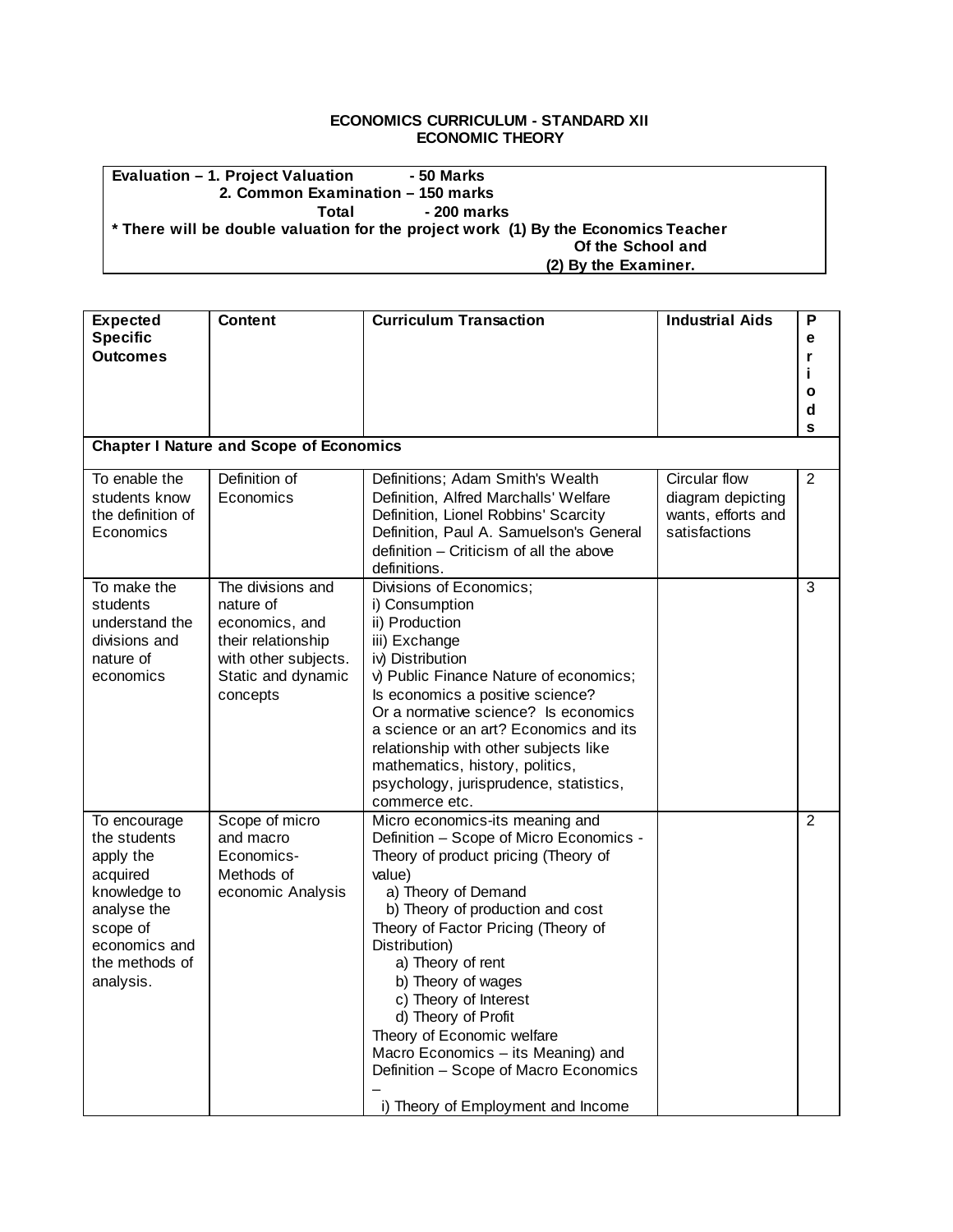|                                                                                                     |                                                                      | a). Theory of consumption function<br>b). Theory of Investment<br>ii) Theory of General price level<br>iii) Macro Theory of Distribution<br>Methods of Economic Analysis-<br>Inductive Method and Deductive<br>Method - Nature of Economic Laws.                                            |                                                         | 1              |
|-----------------------------------------------------------------------------------------------------|----------------------------------------------------------------------|---------------------------------------------------------------------------------------------------------------------------------------------------------------------------------------------------------------------------------------------------------------------------------------------|---------------------------------------------------------|----------------|
|                                                                                                     | Nature of Economic<br>Laws Applicability<br>and Uses of<br>Economics |                                                                                                                                                                                                                                                                                             |                                                         |                |
| To encourage<br>the students<br>know the basic<br>concepts in<br>economics                          | Basic concepts in<br>economics                                       | Basic concepts; Wants, scarcity, choice,<br>value, market, price, goods, wealth,<br>services, income, employment, savings,<br>utility, welfare, land, labour, capital,<br>organization etc.                                                                                                 |                                                         | 1              |
|                                                                                                     | <b>Chapter II Basic Economic Problems</b>                            |                                                                                                                                                                                                                                                                                             |                                                         |                |
| To enable the                                                                                       | Basic economic                                                       | Basic economic problems                                                                                                                                                                                                                                                                     |                                                         | $\overline{2}$ |
| students know<br>about the basic<br>economic<br>problems and                                        | problems of all<br>societies.<br>Different economic<br>systems       | What to produce?<br>How to produce?<br>For whom to produce?<br>Economic systems; -                                                                                                                                                                                                          |                                                         |                |
| the different<br>economic<br>systems                                                                |                                                                      | Meaning, definitions, and advantages<br>and disadvantages of<br>i) Traditional economy<br>ii) Market economy<br>iii) Command economy<br>iv) Mixed economy                                                                                                                                   |                                                         | 6              |
| To enable the<br>students<br>understand the<br>importance of<br>production<br>possibility<br>curve. | Production<br>possibility curve                                      | Production possibility curve and its<br>importance in the context of economic<br>development.                                                                                                                                                                                               | Diagram showing<br>production<br>possibility curve      | $\mathbf{1}$   |
|                                                                                                     | <b>Chapter III Consumer's Behavior</b>                               |                                                                                                                                                                                                                                                                                             |                                                         |                |
| To encourage<br>the students<br>understand<br>'human wants'                                         | Characteristics of<br>human wants                                    | Human wants - meaning-<br>characteristics-<br>- Wants are unlimited<br>- Wants are satiable<br>- Wants are competitive<br>- Wants are Recurring in nature<br>- Wants are alternative<br>- Wants are complementary.<br>- Wants vary with time, place and<br>person.<br>- Wants become habits |                                                         | 1              |
| To enable the<br>students know<br>the concept of<br>utility.                                        | Concept of utility<br>Marshallian<br>approach                        | Concept of utility – meaning and<br>definition of utility - total utility, marginal<br>utility, - law of diminishing marginal<br>utility table, diagram assumptions and                                                                                                                     | Tables and<br>diagrams<br>showing Law of<br>Diminishing | 3              |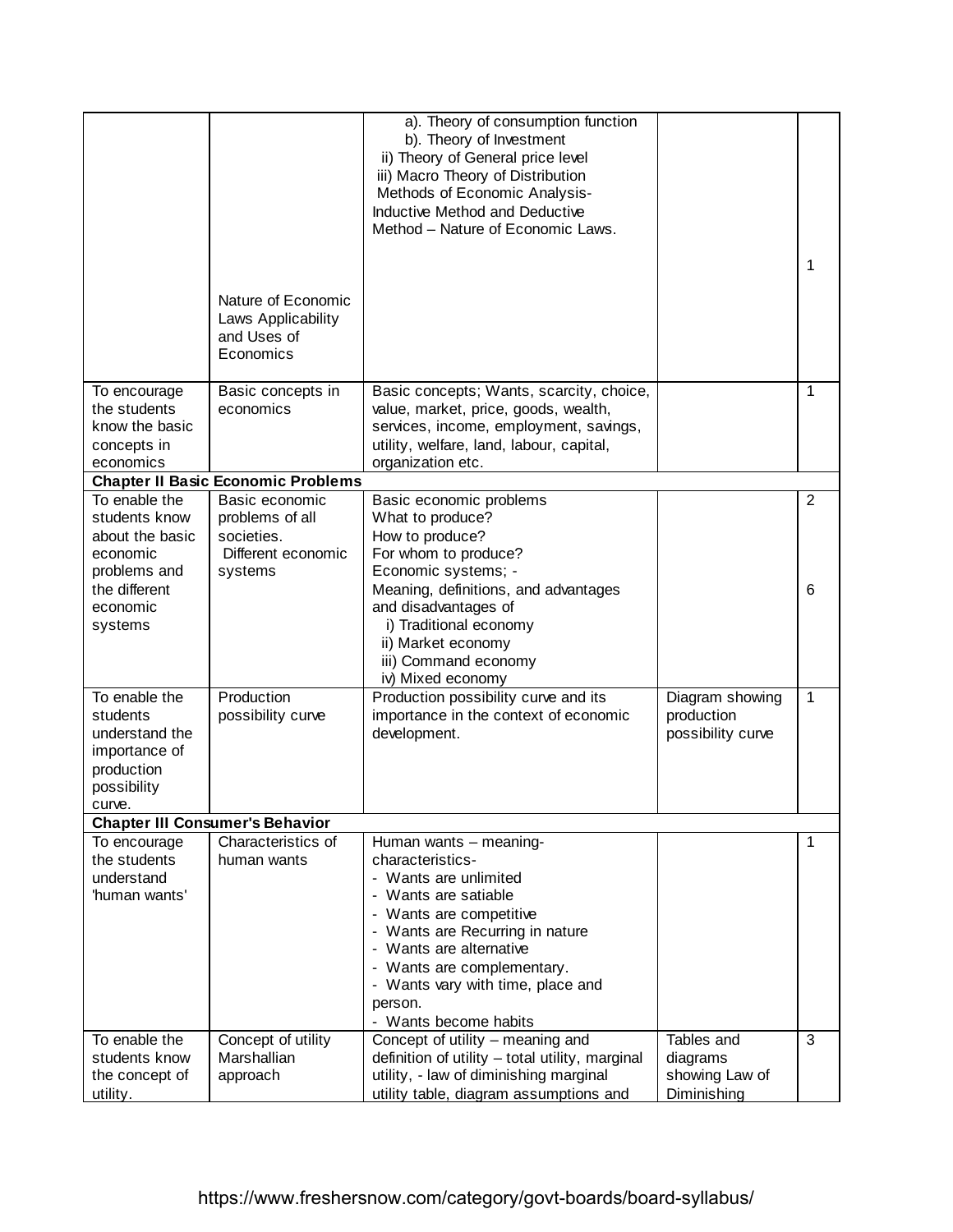|                                                                                                        |                                                                                        | importance of the law of diminishing<br>marginal utility - criticism<br>- Law of equi-marginal utility<br>-Importance and limitations                                                                                                                                                                                                        | Marginal utility<br>and Law of Equi-<br><b>Marginal Utility</b>  |                |
|--------------------------------------------------------------------------------------------------------|----------------------------------------------------------------------------------------|----------------------------------------------------------------------------------------------------------------------------------------------------------------------------------------------------------------------------------------------------------------------------------------------------------------------------------------------|------------------------------------------------------------------|----------------|
|                                                                                                        |                                                                                        |                                                                                                                                                                                                                                                                                                                                              |                                                                  | 2              |
| To enable the<br>students<br>understand the<br>indifference<br>curve theory                            | Consumers' surplus<br>and indifference<br>curves theory                                | - Consumer's surplus-Marshall's<br>definition, table diagram<br>Hicksian formulation.<br>-Consumer's surplus with constant<br>Marginal utility of money<br>- Consumer's surplus with diminishing<br>Marginal utility of money                                                                                                                | Tables and<br>diagrams<br>showing                                | $\overline{3}$ |
| To enable the<br>students apply<br>the knowledge<br>of indifference<br>curve analysis                  | Indifference curve<br>theory                                                           | Indifference curve theory; -<br>Table, indifference curves, assumptions<br>of indifference curve analysis                                                                                                                                                                                                                                    |                                                                  | 9              |
|                                                                                                        | <b>Chapter IV Law of Demand and Law of Supply</b>                                      |                                                                                                                                                                                                                                                                                                                                              |                                                                  |                |
| Law of Demand<br>To make the                                                                           | The concept of                                                                         | Meaning of the term 'demand'                                                                                                                                                                                                                                                                                                                 | Demand                                                           | $\overline{2}$ |
| students know<br>the meaning of<br>the term                                                            | demand and the<br>causes for the<br>demand curve                                       | i) Statement of the law of demand<br>a) Assumptions<br>b) Demand schedule                                                                                                                                                                                                                                                                    | Schedule and<br>diagrams<br>showing Law of                       |                |
| demand and<br>the law of                                                                               | sloping downwards;                                                                     | ii) Why does the demand curve slope<br>downwards? Relationship between law                                                                                                                                                                                                                                                                   | Demand.<br>-Exceptional                                          | 1              |
| demand                                                                                                 | Exceptions to<br>demand curve'<br>Income demand                                        | of demand and law of diminishing<br>marginal utility<br>- Income effect<br>- Substitution effect                                                                                                                                                                                                                                             | Demand Curve<br>-Contraction and<br>extension of<br>demand curve |                |
| To encourage<br>the students to<br>develop skills in<br>preparing<br>tables and<br>drawing<br>diagrams | and cross demand;<br>Demonstration<br>effect of<br>Doosenbery,<br>Changes in<br>demand | -Principle of different uses<br>-Entry of new consumers<br>iii) Exceptions to demand curve<br>-Veblen's effect - Giffen's paradox<br>- Speculative tendencies - price<br>delusion<br>- Income demand and cross demand<br>iv) Changes in demand; -<br>Contraction and extension of demand<br>diagram<br>- Shifts in the demand curve diagram. | -Shifts in the<br>demand Curve                                   | 2              |
| To make the<br>students<br>understand the<br>factors<br>determining<br>demand                          | Factors<br>determining<br>demand                                                       | Factors determining demand:<br>-Tastes and preferences of the<br>consumers<br>-Income of the consumers<br>- Price of substitutes<br>-Number of consumers<br>-Expectations of future price rise<br>-Distribution of income<br>-Climate and weather conditions<br>- State of business                                                          |                                                                  | $\mathbf{1}$   |
| To enable the                                                                                          | Elasticity of                                                                          | Elasticity of demand:-                                                                                                                                                                                                                                                                                                                       | Diagrams                                                         | $\overline{2}$ |
| students<br>analyse the                                                                                | demand, Factors<br>determining                                                         | -Meaning and definition<br>-Kinds of elasticity of demand                                                                                                                                                                                                                                                                                    | showing different<br>kinds of price                              |                |
| elasticity of                                                                                          | Elasticity of                                                                          | i) Price Elasticity of Demand                                                                                                                                                                                                                                                                                                                | elasticity of                                                    |                |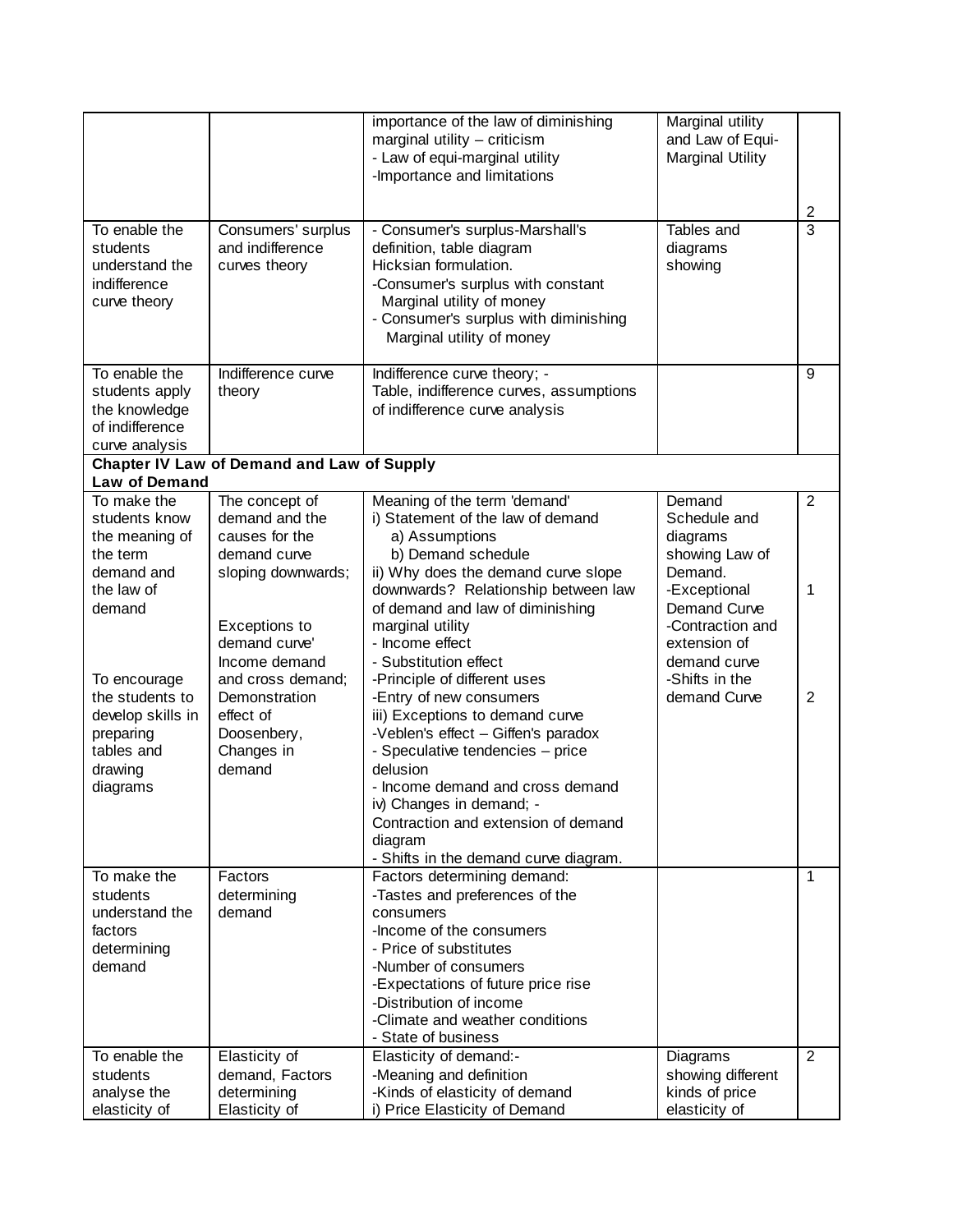| demand and its<br>kinds.                                                                                                           | demand.                                                                      | ii) Cross Elasticity of Demand<br>iii) Income Elasticity of Demand Price<br>Elasticity of Demand: -<br>-Perfectly elastic demand<br>-Perfectly inelastic demand<br>-Unit elasticity of demand<br>-Elastic demand<br>-Inelastic demand<br>-Point elasticity of demand<br>-Outlay method of elasticity- are<br>elasticity<br>Factors Determining Elasticity of<br>Demand:-<br>-Availability of substitutes,<br>-The extent of uses<br>-The nature of the commodity<br>-Postponement of the use of the | demand.<br>-Diagram<br>showing Arc<br>Elasticity - table<br>showing outlay<br>method | 1              |
|------------------------------------------------------------------------------------------------------------------------------------|------------------------------------------------------------------------------|-----------------------------------------------------------------------------------------------------------------------------------------------------------------------------------------------------------------------------------------------------------------------------------------------------------------------------------------------------------------------------------------------------------------------------------------------------------------------------------------------------|--------------------------------------------------------------------------------------|----------------|
|                                                                                                                                    |                                                                              | commodity<br>-Habits and customs<br>-Level of prices<br>-Percentage of income spent                                                                                                                                                                                                                                                                                                                                                                                                                 |                                                                                      | 1              |
| To enable the<br>students apply<br>the concept of<br>elasticity of<br>demand.                                                      | Practical<br>applications of<br>elasticity of<br>demand.                     | Practical applications of elasticity of<br>demand; -<br>-Determination of volume of output,<br>-Price discrimination,<br>-Price fixation for jointly supplied good<br>-Levy of taxes<br>-Fixation of wages for labourers<br>-Importance in the theory of<br>international trade-<br>-Poverty in the midst of plenty<br>-Include a firm in industry.                                                                                                                                                 |                                                                                      | 1              |
| Law of Supply                                                                                                                      |                                                                              |                                                                                                                                                                                                                                                                                                                                                                                                                                                                                                     |                                                                                      |                |
| To enable the<br>students to<br>understand the<br>concept of<br>supply                                                             | The concept supply                                                           | The concept of supply;-<br>Its meaning, definitions-                                                                                                                                                                                                                                                                                                                                                                                                                                                |                                                                                      | 1              |
| To enable the<br>students know<br>the law of<br>supply. To<br>develop skills in<br>preparing<br>tables and<br>drawing<br>diagrams. | Law of supply                                                                | The Law of Supply: -<br>-Supply schedule, supply curve.                                                                                                                                                                                                                                                                                                                                                                                                                                             | Table and<br>diagram showing<br>Law of Supply                                        | $\overline{2}$ |
| To enable the<br>students apply<br>the acquired<br>knowledge to<br>identify the<br>factors<br>determining<br>supply.               | Factors or<br>determinants of<br>supply curve; shifts<br>in the supply curve | Factors or determinants of supply:-<br>-Production technology<br>-Prices of factors<br>-Prices of other factors<br>-Number of producers or firms<br>-Future price expectations<br>-Taxes and subsidies<br>-Factors outside the economic sphere                                                                                                                                                                                                                                                      | Diagram showing<br>movement along<br>the supply curve                                | 3              |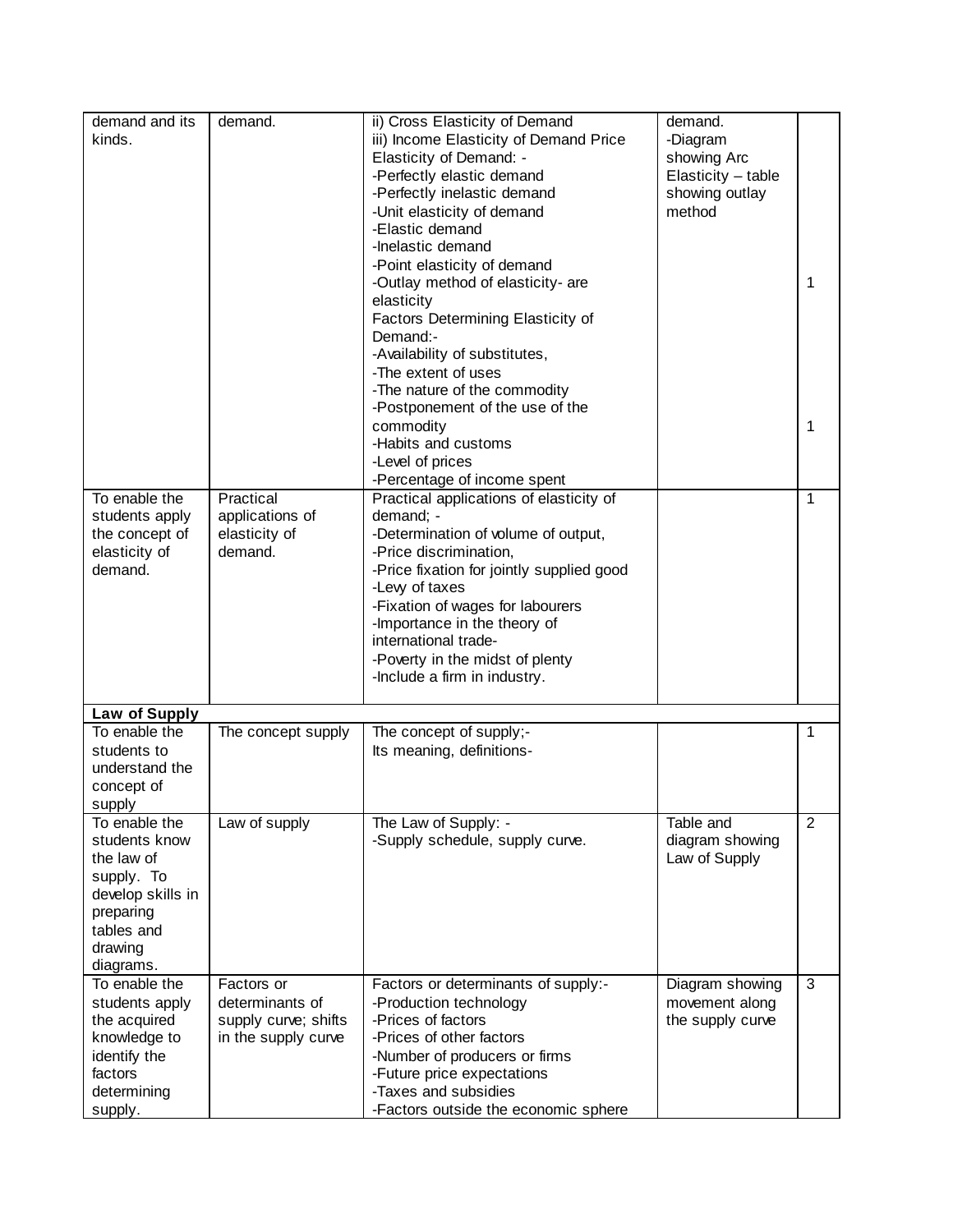|                                                                                                                                                                                                                                                                               |                                                                              | Movement along the supply curve,<br>shifts in the supply curve                                                                                                                                                                                                                                                                                                                                                      |                                                                                  |                |
|-------------------------------------------------------------------------------------------------------------------------------------------------------------------------------------------------------------------------------------------------------------------------------|------------------------------------------------------------------------------|---------------------------------------------------------------------------------------------------------------------------------------------------------------------------------------------------------------------------------------------------------------------------------------------------------------------------------------------------------------------------------------------------------------------|----------------------------------------------------------------------------------|----------------|
| To enable the<br>students know<br>about the<br>elasticity of<br>supply, and<br>factors<br>determining<br>elasticity of<br>supply.                                                                                                                                             | Elasticity of supply,<br>and factors<br>determining<br>elasticity of supply. | Elasticity of supply.-meaning and<br>definition of elasticity of supply, of<br>supply.-kinds of elasticity -<br>-Elasticity supply; inelastic supply; unit<br>elasticity of supply-<br>Factors that determine elasticity of<br>supply<br>-Changes in the cost of production,<br>behaviour pattern of the producers,<br>availability of facilities for expanding<br>output.<br>-Supply in the short and long period. | Diagrams<br>showing kinds of<br>Elasticity of<br>supply                          | 3<br>2         |
| <b>Chapter V Equilibrium Price</b>                                                                                                                                                                                                                                            |                                                                              |                                                                                                                                                                                                                                                                                                                                                                                                                     |                                                                                  |                |
| To enable the<br>students widen<br>their knowledge<br>of the concept<br>of equilibrium.                                                                                                                                                                                       | Concept of<br>equilibrium                                                    | Equilibrium price (or) market clearing<br>price-                                                                                                                                                                                                                                                                                                                                                                    |                                                                                  | $\overline{2}$ |
| To enable the<br>students<br>understand the<br>concept of<br>equilibrium<br>deeply.                                                                                                                                                                                           | Concepts of static<br>equilibrium and<br>dynamic<br>equilibrium.             | Statement of static and dynamic<br>equilibrium with diagram.                                                                                                                                                                                                                                                                                                                                                        | Table and<br>diagram showing<br>determination of<br>equilibrium price.           | $\mathbf{1}$   |
| To encourage<br>the students<br>develop skills in<br>drawing<br>diagram of<br>equilibrium<br>price.                                                                                                                                                                           | Diagram of<br>equilibrium price.                                             | Diagram of equilibrium price.                                                                                                                                                                                                                                                                                                                                                                                       | Table and<br>diagram showing<br>determination of<br>equilibrium price.           | $\mathbf{1}$   |
| To enable the<br>students apply<br>the acquired<br>knowledge to<br>identify the role<br>of time in price<br>fixation<br>To enable the<br>students<br>develop skills in<br>drawing the<br>diagram<br>representing<br>different time<br>periods and<br>their impact on<br>price | Time periods and<br>price fixation                                           | Role of time in price fixation:-<br>Market period<br>Short period<br>Long Period<br>Secular Period                                                                                                                                                                                                                                                                                                                  | Diagram showing<br>the influence of<br>time on Demand<br>and supply and<br>price | 3              |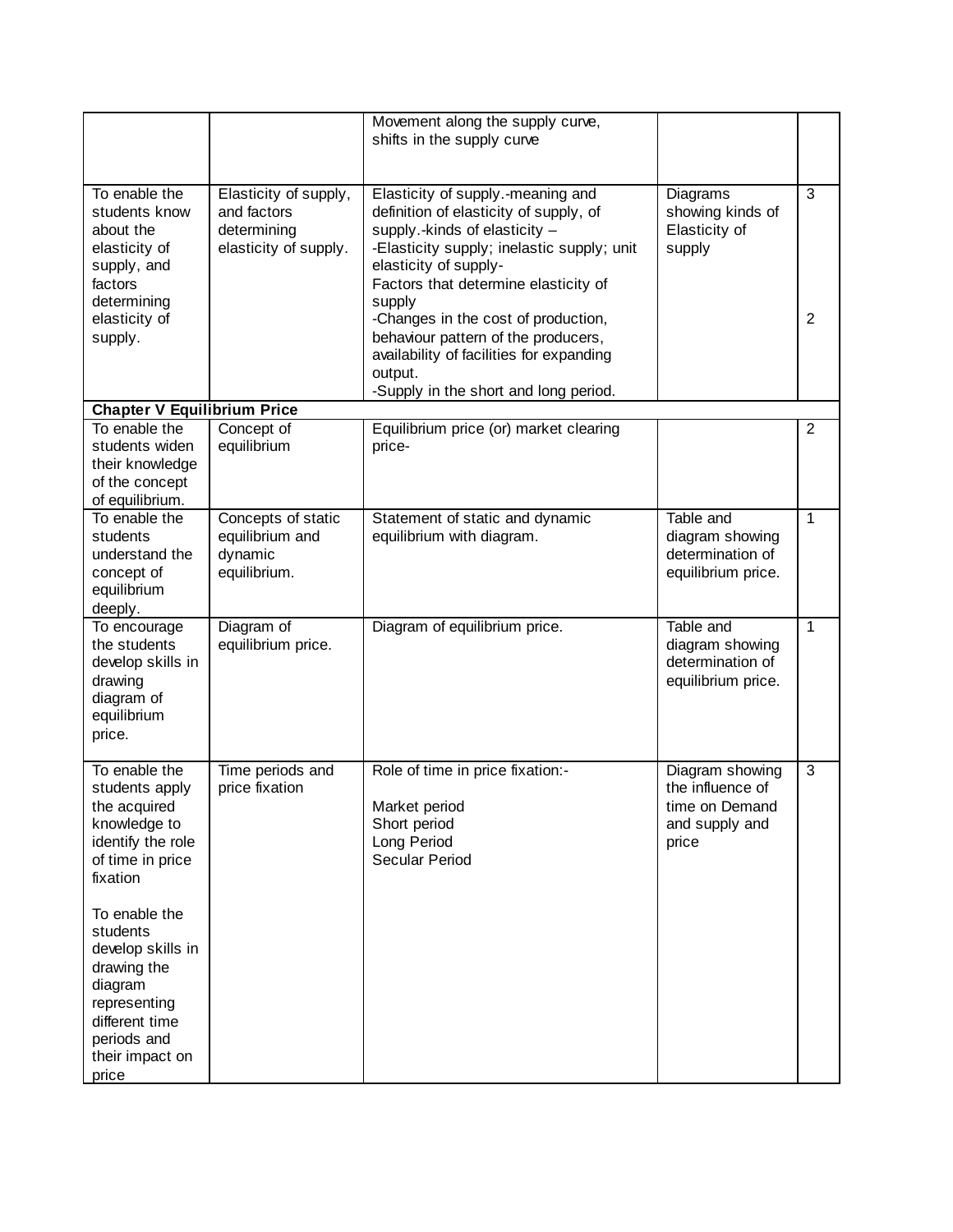| <b>Chapter VI Production</b>    |                                           |                                                                           |                           |   |
|---------------------------------|-------------------------------------------|---------------------------------------------------------------------------|---------------------------|---|
| To make the                     | The concept of                            | Production – its meaning and definition.                                  |                           | 1 |
| students know                   | production.                               |                                                                           |                           |   |
| the concept of                  |                                           |                                                                           |                           |   |
| production.                     |                                           |                                                                           |                           |   |
| To enable the                   | The factors of                            | Land, labour, capital and organization.                                   |                           | 1 |
| students obtain                 | production                                |                                                                           |                           |   |
| deep<br>knowledge               |                                           | Land: meaning and definition,<br>characteristics of land-                 |                           |   |
| about factors of                |                                           | a) Land is a nature's gift                                                |                           |   |
| production.                     |                                           | b) Supply of land is fixed                                                |                           |   |
|                                 |                                           | c) Land had indestructible powers                                         |                           |   |
|                                 |                                           | d) Land is a passive factor                                               |                           |   |
|                                 |                                           | e) Land has different uses                                                |                           |   |
|                                 |                                           | Labour: meaning and definition,                                           |                           |   |
|                                 |                                           | characteristics of labour: -                                              |                           | 1 |
|                                 |                                           | a) Labour is inseparable from the                                         |                           |   |
|                                 |                                           | labourer                                                                  |                           |   |
|                                 |                                           | b) Labour has poor bargaining power                                       |                           |   |
|                                 |                                           | c) Labour is perishable<br>d) Labour is less mobile                       |                           |   |
|                                 |                                           | -Division of Labour – merits and                                          |                           |   |
|                                 |                                           | demerits-                                                                 |                           |   |
|                                 |                                           | Capital: - meaning and definition,                                        |                           | 1 |
|                                 |                                           | characteristics of capital                                                |                           |   |
|                                 |                                           | a) Capital is the result of labour                                        |                           | 1 |
|                                 |                                           | b) Capital is the result of savings                                       |                           |   |
|                                 |                                           | c) Capital is productive-                                                 |                           |   |
|                                 |                                           | Organization: - meaning and definition                                    |                           |   |
|                                 |                                           | Functions of an entrepreneur: -                                           |                           |   |
|                                 |                                           | a) Planning and initiating the business                                   |                           | 1 |
|                                 |                                           | b) Organizing the business<br>c) Management of the business               |                           |   |
|                                 |                                           | d) Bearing uncertainties in business                                      |                           |   |
|                                 |                                           | e) Innovations.                                                           |                           |   |
| To help the                     | Production                                | Production function- Stigler's definition-                                |                           | 1 |
| students apply                  | function-Stigler's                        | Cobb - Douglas production Function-                                       |                           |   |
| the knowledge                   | definition- Cobb-                         | Assumptions of production function-                                       |                           |   |
| of production                   | Douglas production                        | substitution of factors and technology.                                   |                           |   |
| function                        | Function.                                 |                                                                           |                           |   |
| To enable the<br>students       | Laws of returns and<br>laws of returns to | -Laws of returns: -                                                       | Tables and                | 3 |
| understand the                  | scale.                                    | -Law of Diminishing Returns -<br>Definition, table, diagram, limitations, | diagrams<br>showing three |   |
| law of returns                  |                                           | importance                                                                | types of laws of          |   |
| and to enable                   |                                           | - Law of Increasing Returns: -                                            | $returns - table$         |   |
| the students to                 |                                           | -Definition, table, diagram                                               | and diagram               |   |
| develop skills in               |                                           | Law of constant returns: -                                                | showing three             |   |
| drawing                         |                                           | -Definition; table, diagram                                               | stages of                 |   |
| diagrams                        |                                           | Laws of Returns to scale: -                                               | production.               |   |
|                                 |                                           | -Definition, table, diagram, three stages                                 |                           |   |
|                                 |                                           | of production.                                                            |                           | 1 |
| To enable the                   | Large scale                               | Large scale production- kinds of                                          |                           | 1 |
| students apply<br>the knowledge | production internal<br>and external       | economies: -<br>-Internal economies                                       |                           |   |
| of laws of                      | economics and                             | -External economies                                                       |                           |   |
| returns to scale                | diseconomies.                             | -Internal diseconomies                                                    |                           |   |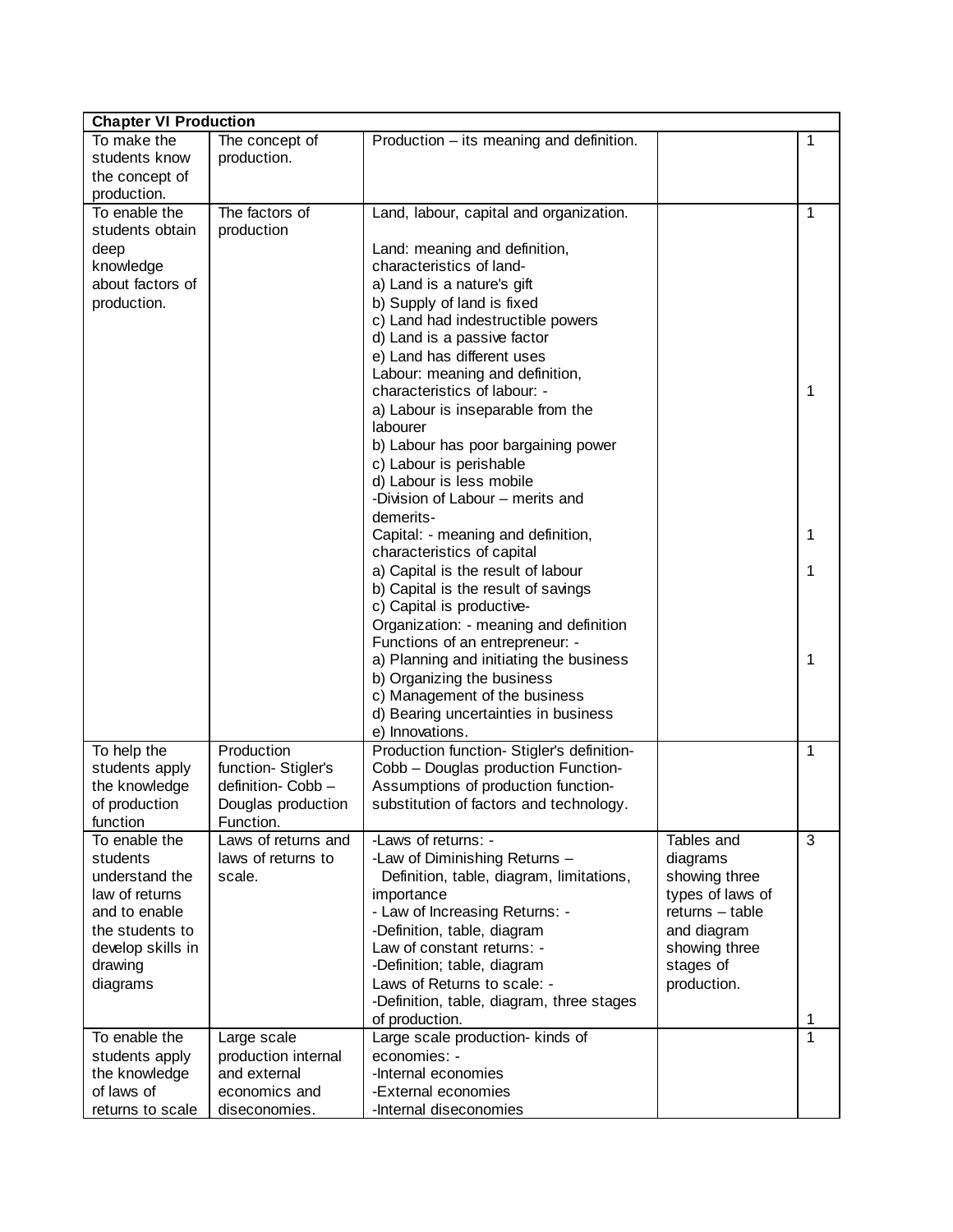| to identify     |                                                  | -External diseconomies                            |                           |                |
|-----------------|--------------------------------------------------|---------------------------------------------------|---------------------------|----------------|
| large-scale     | Difference between                               | Difference between laws of returns and            |                           |                |
| production.     | Laws of Returns                                  | laws of returns to scale                          |                           |                |
|                 | and Laws of                                      |                                                   |                           |                |
|                 | Returns to Scale.                                |                                                   |                           |                |
|                 |                                                  | <b>CHAPTER VII Cost and Revenue</b>               |                           |                |
| To enable the   | The concepts of                                  | Definitions different costs and revenues          |                           | 4              |
| students know   | cost and revenue                                 |                                                   |                           |                |
| what is cost    |                                                  |                                                   |                           |                |
| and what is     |                                                  |                                                   |                           |                |
| revenue         |                                                  |                                                   |                           |                |
| To make the     | The different kinds                              | Different kinds of costs, money cost,             | Tables and                | $\overline{2}$ |
| students        | of costs and                                     | real cost, opportunity cost, implicit cost,       | diagrams                  |                |
| understand the  | revenues.                                        | explicit cost, private cost, social cost,         | showing FC, VC,           |                |
| different kinds |                                                  | fixed cost, variable cost, total fixed cost,      | MC, AC                    |                |
| of costs and    |                                                  | total variable cost, marginal cost,               | -Long run                 |                |
| revenues.       |                                                  | average cost, average variable cost,              | Average                   |                |
|                 |                                                  | average fixed cost.                               | Cost curve                |                |
|                 |                                                  | - Marginal cost curve (diagram)                   | -Cost of                  | $\overline{2}$ |
|                 |                                                  | - Computation of MC (table)                       | production etc.           |                |
|                 |                                                  | - Cost of production (table and diagram)          | -Total Revenue,           |                |
|                 | To develop skills to<br>draw diagrams and        | Long run average cost curve-meaning-              | Marginal<br>Revenue under |                |
|                 | to prepare tables                                | diagram<br>-Relationship between short run AC and | perfect and               |                |
|                 |                                                  | long-run AC                                       | imperfect                 | $\overline{2}$ |
|                 |                                                  | - Relationship between AC and MC                  | competitions              |                |
|                 |                                                  | kinds of revenues: -                              | -Derivation of            |                |
|                 |                                                  | -Marginal revenue, total revenue,                 | profit                    |                |
|                 |                                                  | Average and marginal revenue in                   |                           |                |
|                 |                                                  | prefect and imperfect competitions                |                           |                |
|                 |                                                  | -Relationship between AR and MR                   |                           |                |
|                 |                                                  | curves tables, diagrams etc.                      |                           |                |
| To enable the   | Derivation of profit                             | Derivation of profit-diagram.                     |                           | 1              |
| students apply  | Least cost                                       | Least cost combination of factors -               |                           |                |
| their skills in | combination of                                   | break-even point.                                 |                           |                |
| drawing the     | factors.                                         |                                                   |                           |                |
| diagram to      |                                                  |                                                   |                           |                |
| show the        |                                                  |                                                   |                           |                |
| derivation of   |                                                  |                                                   |                           |                |
| profit          | <b>Chapter VIII Market Structure and Pricing</b> |                                                   |                           |                |
| To infuse the   | Structure and                                    | Meaning and definitions - Different               | Flow chart-               | 1              |
| knowledge of    | different kinds of                               | kinds of markets $-$ on the basis of area,        | showing perfect           |                |
| market          | markets.                                         | time and competition.                             | and Imperfect             |                |
| structure and   |                                                  |                                                   | competition.              |                |
| make the        |                                                  |                                                   |                           |                |
| students        |                                                  |                                                   |                           |                |
| understand the  |                                                  |                                                   |                           |                |
| different kinds |                                                  |                                                   |                           |                |
| of markets.     |                                                  |                                                   |                           |                |
| To encourage    | The characteristic                               | Characteristic features of perfect                | Diagram showing           | 2              |
| the students    | features of perfect                              | competition                                       | Price-Output              |                |
| apply their     | and imperfect                                    | -Difference between perfect and pure              | determination             |                |
| knowledge to    | competition                                      | competition                                       | under perfect             |                |
| analyse the     |                                                  | -Price - output determination in short            | competition (i)           |                |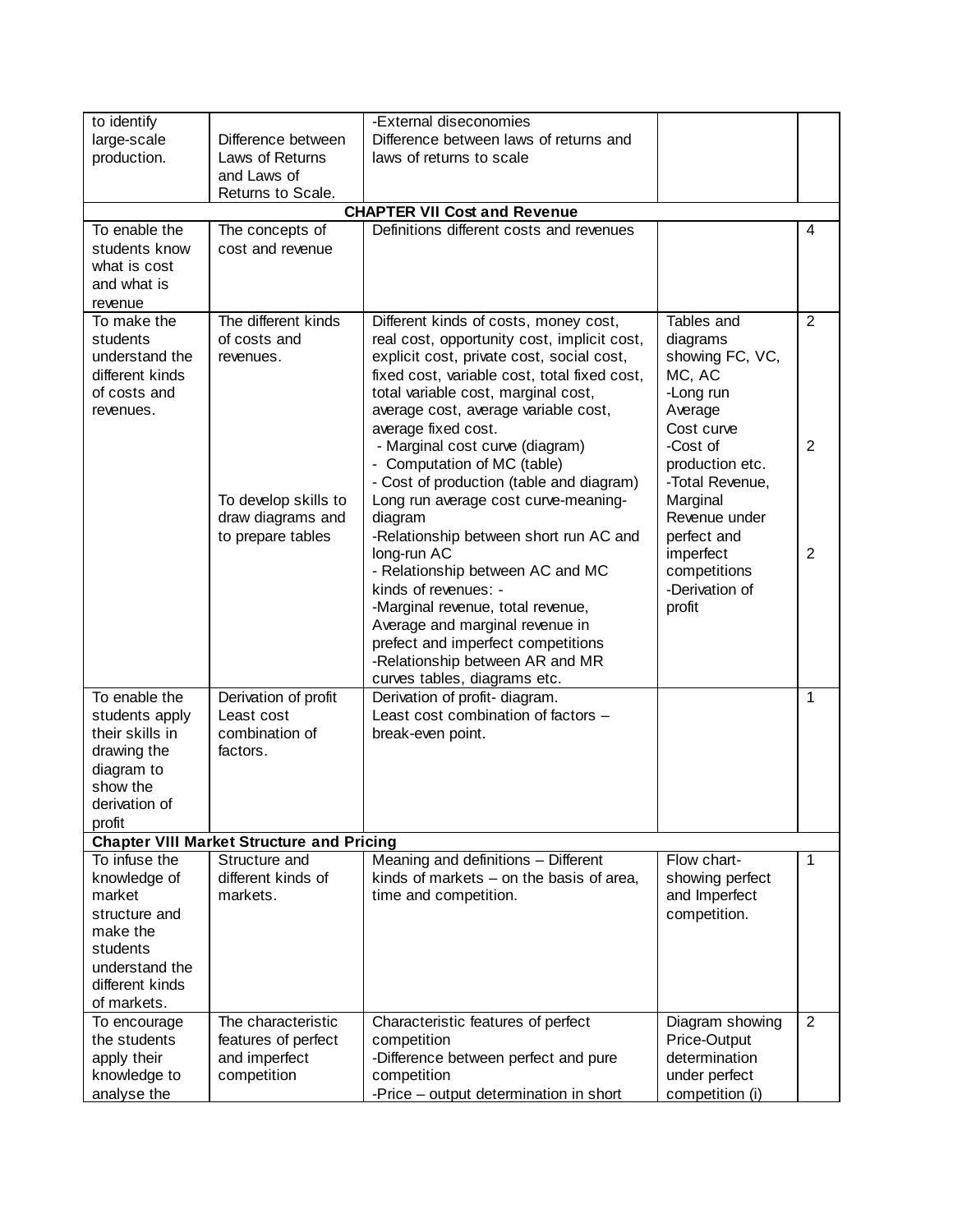| of markets.<br>-Abnormal loss, normal profits - long-<br>(ii) Long-run<br>run equilibrium - diagrams<br>(iii) Abnormal<br>-Difference between long-run and short-<br>profit<br>(iv) Abnormal<br>run<br>-Benefits of perfect competition.<br>loss<br>(v) Normal profit<br>To enable the<br>Monopoly-meaning and definitions-<br>Diagram showing<br>Monopoly price<br>2<br>discrimination and<br>Kinds of Monopoly<br>Price-Output<br>students to<br>determination<br>monopolistic<br>Characteristic features of monopoly-<br>apply their<br>competition<br>-Single seller, no close substitutes,<br>under monopoly<br>knowledge to<br>analyse the<br>price. no-entry, firm and industry etc.<br>and monopolistic<br>concept of<br>-Causes of monopoly - natural,<br>competition<br>technical, legal, large amount of capital,<br>monopoly and<br>state, amalgamation and combination<br>monopolistic<br>competition<br>-Price-output determination under<br>$\overline{2}$<br>exhaustively.<br>monopoly-diagram - advantages and<br>disadvantages of monopoly-<br>-Methods of control of monopoly-<br>Legislative method, controlling price<br>and output; taxation; nationalization;<br>consumers' association<br>Price discrimination- meaning-definition-<br>Price discrimination<br>methods of price discrimination, price<br>1<br>discrimination is possible under two<br>conditions - A comparison between<br>perfect competition and monopoly.<br>Monopolistic competition: -<br>characteristic features - number of<br>$\overline{2}$<br>firms; product differentiation, entry and<br>exit are easy, selling costs; absence of<br>interdependence.<br>Price- output determination under<br>monopolistic competition - diagram<br>To enable the<br>Product differentiation-selling costs<br>Product<br>$\overline{2}$<br>differentiation-<br>Wastes of monopolistic competition: -<br>students apply<br>their acquired<br>selling costs<br>Advertisement; transport cost. Too<br>Wastes of<br>knowledge to<br>many varieties of goods,<br>monopolistic<br>unemployment, inefficient firms, lack of<br>analyse<br>interest<br>product<br>competition<br>differentiation<br>and wastes of<br>monopolistic<br>competition.<br>To enable the<br>Duopoly-meaning and definitions,<br>Monophony-<br>2<br>assumptions Cournot model or<br>students<br>meaning and<br>definition Duopoly<br>Chaberlain model - criticism oligopoly -<br>understand the<br>meaning and definitions -<br>concepts of<br>and oligopoly<br>duopoly and<br>characteristics of oligopoly<br>14<br>oligopoly<br>Chapter IX Marginal Productivity Theory of Distribution<br>To enable the<br>General theory of distribution - Demand<br>General theory of<br>1<br>income distribution<br>for a factor is a derived demand<br>students | characteristics | run and long run | short-run |  |
|-------------------------------------------------------------------------------------------------------------------------------------------------------------------------------------------------------------------------------------------------------------------------------------------------------------------------------------------------------------------------------------------------------------------------------------------------------------------------------------------------------------------------------------------------------------------------------------------------------------------------------------------------------------------------------------------------------------------------------------------------------------------------------------------------------------------------------------------------------------------------------------------------------------------------------------------------------------------------------------------------------------------------------------------------------------------------------------------------------------------------------------------------------------------------------------------------------------------------------------------------------------------------------------------------------------------------------------------------------------------------------------------------------------------------------------------------------------------------------------------------------------------------------------------------------------------------------------------------------------------------------------------------------------------------------------------------------------------------------------------------------------------------------------------------------------------------------------------------------------------------------------------------------------------------------------------------------------------------------------------------------------------------------------------------------------------------------------------------------------------------------------------------------------------------------------------------------------------------------------------------------------------------------------------------------------------------------------------------------------------------------------------------------------------------------------------------------------------------------------------------------------------------------------------------------------------------------------------------------------------------------------------------------------------------------------------------------------------------------------------------------------------------------------------------------------|-----------------|------------------|-----------|--|
|                                                                                                                                                                                                                                                                                                                                                                                                                                                                                                                                                                                                                                                                                                                                                                                                                                                                                                                                                                                                                                                                                                                                                                                                                                                                                                                                                                                                                                                                                                                                                                                                                                                                                                                                                                                                                                                                                                                                                                                                                                                                                                                                                                                                                                                                                                                                                                                                                                                                                                                                                                                                                                                                                                                                                                                                             |                 |                  |           |  |
|                                                                                                                                                                                                                                                                                                                                                                                                                                                                                                                                                                                                                                                                                                                                                                                                                                                                                                                                                                                                                                                                                                                                                                                                                                                                                                                                                                                                                                                                                                                                                                                                                                                                                                                                                                                                                                                                                                                                                                                                                                                                                                                                                                                                                                                                                                                                                                                                                                                                                                                                                                                                                                                                                                                                                                                                             |                 |                  |           |  |
|                                                                                                                                                                                                                                                                                                                                                                                                                                                                                                                                                                                                                                                                                                                                                                                                                                                                                                                                                                                                                                                                                                                                                                                                                                                                                                                                                                                                                                                                                                                                                                                                                                                                                                                                                                                                                                                                                                                                                                                                                                                                                                                                                                                                                                                                                                                                                                                                                                                                                                                                                                                                                                                                                                                                                                                                             |                 |                  |           |  |
|                                                                                                                                                                                                                                                                                                                                                                                                                                                                                                                                                                                                                                                                                                                                                                                                                                                                                                                                                                                                                                                                                                                                                                                                                                                                                                                                                                                                                                                                                                                                                                                                                                                                                                                                                                                                                                                                                                                                                                                                                                                                                                                                                                                                                                                                                                                                                                                                                                                                                                                                                                                                                                                                                                                                                                                                             |                 |                  |           |  |
|                                                                                                                                                                                                                                                                                                                                                                                                                                                                                                                                                                                                                                                                                                                                                                                                                                                                                                                                                                                                                                                                                                                                                                                                                                                                                                                                                                                                                                                                                                                                                                                                                                                                                                                                                                                                                                                                                                                                                                                                                                                                                                                                                                                                                                                                                                                                                                                                                                                                                                                                                                                                                                                                                                                                                                                                             |                 |                  |           |  |
|                                                                                                                                                                                                                                                                                                                                                                                                                                                                                                                                                                                                                                                                                                                                                                                                                                                                                                                                                                                                                                                                                                                                                                                                                                                                                                                                                                                                                                                                                                                                                                                                                                                                                                                                                                                                                                                                                                                                                                                                                                                                                                                                                                                                                                                                                                                                                                                                                                                                                                                                                                                                                                                                                                                                                                                                             |                 |                  |           |  |
|                                                                                                                                                                                                                                                                                                                                                                                                                                                                                                                                                                                                                                                                                                                                                                                                                                                                                                                                                                                                                                                                                                                                                                                                                                                                                                                                                                                                                                                                                                                                                                                                                                                                                                                                                                                                                                                                                                                                                                                                                                                                                                                                                                                                                                                                                                                                                                                                                                                                                                                                                                                                                                                                                                                                                                                                             |                 |                  |           |  |
|                                                                                                                                                                                                                                                                                                                                                                                                                                                                                                                                                                                                                                                                                                                                                                                                                                                                                                                                                                                                                                                                                                                                                                                                                                                                                                                                                                                                                                                                                                                                                                                                                                                                                                                                                                                                                                                                                                                                                                                                                                                                                                                                                                                                                                                                                                                                                                                                                                                                                                                                                                                                                                                                                                                                                                                                             |                 |                  |           |  |
|                                                                                                                                                                                                                                                                                                                                                                                                                                                                                                                                                                                                                                                                                                                                                                                                                                                                                                                                                                                                                                                                                                                                                                                                                                                                                                                                                                                                                                                                                                                                                                                                                                                                                                                                                                                                                                                                                                                                                                                                                                                                                                                                                                                                                                                                                                                                                                                                                                                                                                                                                                                                                                                                                                                                                                                                             |                 |                  |           |  |
|                                                                                                                                                                                                                                                                                                                                                                                                                                                                                                                                                                                                                                                                                                                                                                                                                                                                                                                                                                                                                                                                                                                                                                                                                                                                                                                                                                                                                                                                                                                                                                                                                                                                                                                                                                                                                                                                                                                                                                                                                                                                                                                                                                                                                                                                                                                                                                                                                                                                                                                                                                                                                                                                                                                                                                                                             |                 |                  |           |  |
|                                                                                                                                                                                                                                                                                                                                                                                                                                                                                                                                                                                                                                                                                                                                                                                                                                                                                                                                                                                                                                                                                                                                                                                                                                                                                                                                                                                                                                                                                                                                                                                                                                                                                                                                                                                                                                                                                                                                                                                                                                                                                                                                                                                                                                                                                                                                                                                                                                                                                                                                                                                                                                                                                                                                                                                                             |                 |                  |           |  |
|                                                                                                                                                                                                                                                                                                                                                                                                                                                                                                                                                                                                                                                                                                                                                                                                                                                                                                                                                                                                                                                                                                                                                                                                                                                                                                                                                                                                                                                                                                                                                                                                                                                                                                                                                                                                                                                                                                                                                                                                                                                                                                                                                                                                                                                                                                                                                                                                                                                                                                                                                                                                                                                                                                                                                                                                             |                 |                  |           |  |
|                                                                                                                                                                                                                                                                                                                                                                                                                                                                                                                                                                                                                                                                                                                                                                                                                                                                                                                                                                                                                                                                                                                                                                                                                                                                                                                                                                                                                                                                                                                                                                                                                                                                                                                                                                                                                                                                                                                                                                                                                                                                                                                                                                                                                                                                                                                                                                                                                                                                                                                                                                                                                                                                                                                                                                                                             |                 |                  |           |  |
|                                                                                                                                                                                                                                                                                                                                                                                                                                                                                                                                                                                                                                                                                                                                                                                                                                                                                                                                                                                                                                                                                                                                                                                                                                                                                                                                                                                                                                                                                                                                                                                                                                                                                                                                                                                                                                                                                                                                                                                                                                                                                                                                                                                                                                                                                                                                                                                                                                                                                                                                                                                                                                                                                                                                                                                                             |                 |                  |           |  |
|                                                                                                                                                                                                                                                                                                                                                                                                                                                                                                                                                                                                                                                                                                                                                                                                                                                                                                                                                                                                                                                                                                                                                                                                                                                                                                                                                                                                                                                                                                                                                                                                                                                                                                                                                                                                                                                                                                                                                                                                                                                                                                                                                                                                                                                                                                                                                                                                                                                                                                                                                                                                                                                                                                                                                                                                             |                 |                  |           |  |
|                                                                                                                                                                                                                                                                                                                                                                                                                                                                                                                                                                                                                                                                                                                                                                                                                                                                                                                                                                                                                                                                                                                                                                                                                                                                                                                                                                                                                                                                                                                                                                                                                                                                                                                                                                                                                                                                                                                                                                                                                                                                                                                                                                                                                                                                                                                                                                                                                                                                                                                                                                                                                                                                                                                                                                                                             |                 |                  |           |  |
|                                                                                                                                                                                                                                                                                                                                                                                                                                                                                                                                                                                                                                                                                                                                                                                                                                                                                                                                                                                                                                                                                                                                                                                                                                                                                                                                                                                                                                                                                                                                                                                                                                                                                                                                                                                                                                                                                                                                                                                                                                                                                                                                                                                                                                                                                                                                                                                                                                                                                                                                                                                                                                                                                                                                                                                                             |                 |                  |           |  |
|                                                                                                                                                                                                                                                                                                                                                                                                                                                                                                                                                                                                                                                                                                                                                                                                                                                                                                                                                                                                                                                                                                                                                                                                                                                                                                                                                                                                                                                                                                                                                                                                                                                                                                                                                                                                                                                                                                                                                                                                                                                                                                                                                                                                                                                                                                                                                                                                                                                                                                                                                                                                                                                                                                                                                                                                             |                 |                  |           |  |
|                                                                                                                                                                                                                                                                                                                                                                                                                                                                                                                                                                                                                                                                                                                                                                                                                                                                                                                                                                                                                                                                                                                                                                                                                                                                                                                                                                                                                                                                                                                                                                                                                                                                                                                                                                                                                                                                                                                                                                                                                                                                                                                                                                                                                                                                                                                                                                                                                                                                                                                                                                                                                                                                                                                                                                                                             |                 |                  |           |  |
|                                                                                                                                                                                                                                                                                                                                                                                                                                                                                                                                                                                                                                                                                                                                                                                                                                                                                                                                                                                                                                                                                                                                                                                                                                                                                                                                                                                                                                                                                                                                                                                                                                                                                                                                                                                                                                                                                                                                                                                                                                                                                                                                                                                                                                                                                                                                                                                                                                                                                                                                                                                                                                                                                                                                                                                                             |                 |                  |           |  |
|                                                                                                                                                                                                                                                                                                                                                                                                                                                                                                                                                                                                                                                                                                                                                                                                                                                                                                                                                                                                                                                                                                                                                                                                                                                                                                                                                                                                                                                                                                                                                                                                                                                                                                                                                                                                                                                                                                                                                                                                                                                                                                                                                                                                                                                                                                                                                                                                                                                                                                                                                                                                                                                                                                                                                                                                             |                 |                  |           |  |
|                                                                                                                                                                                                                                                                                                                                                                                                                                                                                                                                                                                                                                                                                                                                                                                                                                                                                                                                                                                                                                                                                                                                                                                                                                                                                                                                                                                                                                                                                                                                                                                                                                                                                                                                                                                                                                                                                                                                                                                                                                                                                                                                                                                                                                                                                                                                                                                                                                                                                                                                                                                                                                                                                                                                                                                                             |                 |                  |           |  |
|                                                                                                                                                                                                                                                                                                                                                                                                                                                                                                                                                                                                                                                                                                                                                                                                                                                                                                                                                                                                                                                                                                                                                                                                                                                                                                                                                                                                                                                                                                                                                                                                                                                                                                                                                                                                                                                                                                                                                                                                                                                                                                                                                                                                                                                                                                                                                                                                                                                                                                                                                                                                                                                                                                                                                                                                             |                 |                  |           |  |
|                                                                                                                                                                                                                                                                                                                                                                                                                                                                                                                                                                                                                                                                                                                                                                                                                                                                                                                                                                                                                                                                                                                                                                                                                                                                                                                                                                                                                                                                                                                                                                                                                                                                                                                                                                                                                                                                                                                                                                                                                                                                                                                                                                                                                                                                                                                                                                                                                                                                                                                                                                                                                                                                                                                                                                                                             |                 |                  |           |  |
|                                                                                                                                                                                                                                                                                                                                                                                                                                                                                                                                                                                                                                                                                                                                                                                                                                                                                                                                                                                                                                                                                                                                                                                                                                                                                                                                                                                                                                                                                                                                                                                                                                                                                                                                                                                                                                                                                                                                                                                                                                                                                                                                                                                                                                                                                                                                                                                                                                                                                                                                                                                                                                                                                                                                                                                                             |                 |                  |           |  |
|                                                                                                                                                                                                                                                                                                                                                                                                                                                                                                                                                                                                                                                                                                                                                                                                                                                                                                                                                                                                                                                                                                                                                                                                                                                                                                                                                                                                                                                                                                                                                                                                                                                                                                                                                                                                                                                                                                                                                                                                                                                                                                                                                                                                                                                                                                                                                                                                                                                                                                                                                                                                                                                                                                                                                                                                             |                 |                  |           |  |
|                                                                                                                                                                                                                                                                                                                                                                                                                                                                                                                                                                                                                                                                                                                                                                                                                                                                                                                                                                                                                                                                                                                                                                                                                                                                                                                                                                                                                                                                                                                                                                                                                                                                                                                                                                                                                                                                                                                                                                                                                                                                                                                                                                                                                                                                                                                                                                                                                                                                                                                                                                                                                                                                                                                                                                                                             |                 |                  |           |  |
|                                                                                                                                                                                                                                                                                                                                                                                                                                                                                                                                                                                                                                                                                                                                                                                                                                                                                                                                                                                                                                                                                                                                                                                                                                                                                                                                                                                                                                                                                                                                                                                                                                                                                                                                                                                                                                                                                                                                                                                                                                                                                                                                                                                                                                                                                                                                                                                                                                                                                                                                                                                                                                                                                                                                                                                                             |                 |                  |           |  |
|                                                                                                                                                                                                                                                                                                                                                                                                                                                                                                                                                                                                                                                                                                                                                                                                                                                                                                                                                                                                                                                                                                                                                                                                                                                                                                                                                                                                                                                                                                                                                                                                                                                                                                                                                                                                                                                                                                                                                                                                                                                                                                                                                                                                                                                                                                                                                                                                                                                                                                                                                                                                                                                                                                                                                                                                             |                 |                  |           |  |
|                                                                                                                                                                                                                                                                                                                                                                                                                                                                                                                                                                                                                                                                                                                                                                                                                                                                                                                                                                                                                                                                                                                                                                                                                                                                                                                                                                                                                                                                                                                                                                                                                                                                                                                                                                                                                                                                                                                                                                                                                                                                                                                                                                                                                                                                                                                                                                                                                                                                                                                                                                                                                                                                                                                                                                                                             |                 |                  |           |  |
|                                                                                                                                                                                                                                                                                                                                                                                                                                                                                                                                                                                                                                                                                                                                                                                                                                                                                                                                                                                                                                                                                                                                                                                                                                                                                                                                                                                                                                                                                                                                                                                                                                                                                                                                                                                                                                                                                                                                                                                                                                                                                                                                                                                                                                                                                                                                                                                                                                                                                                                                                                                                                                                                                                                                                                                                             |                 |                  |           |  |
|                                                                                                                                                                                                                                                                                                                                                                                                                                                                                                                                                                                                                                                                                                                                                                                                                                                                                                                                                                                                                                                                                                                                                                                                                                                                                                                                                                                                                                                                                                                                                                                                                                                                                                                                                                                                                                                                                                                                                                                                                                                                                                                                                                                                                                                                                                                                                                                                                                                                                                                                                                                                                                                                                                                                                                                                             |                 |                  |           |  |
|                                                                                                                                                                                                                                                                                                                                                                                                                                                                                                                                                                                                                                                                                                                                                                                                                                                                                                                                                                                                                                                                                                                                                                                                                                                                                                                                                                                                                                                                                                                                                                                                                                                                                                                                                                                                                                                                                                                                                                                                                                                                                                                                                                                                                                                                                                                                                                                                                                                                                                                                                                                                                                                                                                                                                                                                             |                 |                  |           |  |
|                                                                                                                                                                                                                                                                                                                                                                                                                                                                                                                                                                                                                                                                                                                                                                                                                                                                                                                                                                                                                                                                                                                                                                                                                                                                                                                                                                                                                                                                                                                                                                                                                                                                                                                                                                                                                                                                                                                                                                                                                                                                                                                                                                                                                                                                                                                                                                                                                                                                                                                                                                                                                                                                                                                                                                                                             |                 |                  |           |  |
|                                                                                                                                                                                                                                                                                                                                                                                                                                                                                                                                                                                                                                                                                                                                                                                                                                                                                                                                                                                                                                                                                                                                                                                                                                                                                                                                                                                                                                                                                                                                                                                                                                                                                                                                                                                                                                                                                                                                                                                                                                                                                                                                                                                                                                                                                                                                                                                                                                                                                                                                                                                                                                                                                                                                                                                                             |                 |                  |           |  |
|                                                                                                                                                                                                                                                                                                                                                                                                                                                                                                                                                                                                                                                                                                                                                                                                                                                                                                                                                                                                                                                                                                                                                                                                                                                                                                                                                                                                                                                                                                                                                                                                                                                                                                                                                                                                                                                                                                                                                                                                                                                                                                                                                                                                                                                                                                                                                                                                                                                                                                                                                                                                                                                                                                                                                                                                             |                 |                  |           |  |
|                                                                                                                                                                                                                                                                                                                                                                                                                                                                                                                                                                                                                                                                                                                                                                                                                                                                                                                                                                                                                                                                                                                                                                                                                                                                                                                                                                                                                                                                                                                                                                                                                                                                                                                                                                                                                                                                                                                                                                                                                                                                                                                                                                                                                                                                                                                                                                                                                                                                                                                                                                                                                                                                                                                                                                                                             |                 |                  |           |  |
|                                                                                                                                                                                                                                                                                                                                                                                                                                                                                                                                                                                                                                                                                                                                                                                                                                                                                                                                                                                                                                                                                                                                                                                                                                                                                                                                                                                                                                                                                                                                                                                                                                                                                                                                                                                                                                                                                                                                                                                                                                                                                                                                                                                                                                                                                                                                                                                                                                                                                                                                                                                                                                                                                                                                                                                                             |                 |                  |           |  |
|                                                                                                                                                                                                                                                                                                                                                                                                                                                                                                                                                                                                                                                                                                                                                                                                                                                                                                                                                                                                                                                                                                                                                                                                                                                                                                                                                                                                                                                                                                                                                                                                                                                                                                                                                                                                                                                                                                                                                                                                                                                                                                                                                                                                                                                                                                                                                                                                                                                                                                                                                                                                                                                                                                                                                                                                             |                 |                  |           |  |
|                                                                                                                                                                                                                                                                                                                                                                                                                                                                                                                                                                                                                                                                                                                                                                                                                                                                                                                                                                                                                                                                                                                                                                                                                                                                                                                                                                                                                                                                                                                                                                                                                                                                                                                                                                                                                                                                                                                                                                                                                                                                                                                                                                                                                                                                                                                                                                                                                                                                                                                                                                                                                                                                                                                                                                                                             |                 |                  |           |  |
|                                                                                                                                                                                                                                                                                                                                                                                                                                                                                                                                                                                                                                                                                                                                                                                                                                                                                                                                                                                                                                                                                                                                                                                                                                                                                                                                                                                                                                                                                                                                                                                                                                                                                                                                                                                                                                                                                                                                                                                                                                                                                                                                                                                                                                                                                                                                                                                                                                                                                                                                                                                                                                                                                                                                                                                                             |                 |                  |           |  |
|                                                                                                                                                                                                                                                                                                                                                                                                                                                                                                                                                                                                                                                                                                                                                                                                                                                                                                                                                                                                                                                                                                                                                                                                                                                                                                                                                                                                                                                                                                                                                                                                                                                                                                                                                                                                                                                                                                                                                                                                                                                                                                                                                                                                                                                                                                                                                                                                                                                                                                                                                                                                                                                                                                                                                                                                             |                 |                  |           |  |
|                                                                                                                                                                                                                                                                                                                                                                                                                                                                                                                                                                                                                                                                                                                                                                                                                                                                                                                                                                                                                                                                                                                                                                                                                                                                                                                                                                                                                                                                                                                                                                                                                                                                                                                                                                                                                                                                                                                                                                                                                                                                                                                                                                                                                                                                                                                                                                                                                                                                                                                                                                                                                                                                                                                                                                                                             |                 |                  |           |  |
|                                                                                                                                                                                                                                                                                                                                                                                                                                                                                                                                                                                                                                                                                                                                                                                                                                                                                                                                                                                                                                                                                                                                                                                                                                                                                                                                                                                                                                                                                                                                                                                                                                                                                                                                                                                                                                                                                                                                                                                                                                                                                                                                                                                                                                                                                                                                                                                                                                                                                                                                                                                                                                                                                                                                                                                                             |                 |                  |           |  |
|                                                                                                                                                                                                                                                                                                                                                                                                                                                                                                                                                                                                                                                                                                                                                                                                                                                                                                                                                                                                                                                                                                                                                                                                                                                                                                                                                                                                                                                                                                                                                                                                                                                                                                                                                                                                                                                                                                                                                                                                                                                                                                                                                                                                                                                                                                                                                                                                                                                                                                                                                                                                                                                                                                                                                                                                             |                 |                  |           |  |
|                                                                                                                                                                                                                                                                                                                                                                                                                                                                                                                                                                                                                                                                                                                                                                                                                                                                                                                                                                                                                                                                                                                                                                                                                                                                                                                                                                                                                                                                                                                                                                                                                                                                                                                                                                                                                                                                                                                                                                                                                                                                                                                                                                                                                                                                                                                                                                                                                                                                                                                                                                                                                                                                                                                                                                                                             |                 |                  |           |  |
|                                                                                                                                                                                                                                                                                                                                                                                                                                                                                                                                                                                                                                                                                                                                                                                                                                                                                                                                                                                                                                                                                                                                                                                                                                                                                                                                                                                                                                                                                                                                                                                                                                                                                                                                                                                                                                                                                                                                                                                                                                                                                                                                                                                                                                                                                                                                                                                                                                                                                                                                                                                                                                                                                                                                                                                                             |                 |                  |           |  |
|                                                                                                                                                                                                                                                                                                                                                                                                                                                                                                                                                                                                                                                                                                                                                                                                                                                                                                                                                                                                                                                                                                                                                                                                                                                                                                                                                                                                                                                                                                                                                                                                                                                                                                                                                                                                                                                                                                                                                                                                                                                                                                                                                                                                                                                                                                                                                                                                                                                                                                                                                                                                                                                                                                                                                                                                             |                 |                  |           |  |
|                                                                                                                                                                                                                                                                                                                                                                                                                                                                                                                                                                                                                                                                                                                                                                                                                                                                                                                                                                                                                                                                                                                                                                                                                                                                                                                                                                                                                                                                                                                                                                                                                                                                                                                                                                                                                                                                                                                                                                                                                                                                                                                                                                                                                                                                                                                                                                                                                                                                                                                                                                                                                                                                                                                                                                                                             |                 |                  |           |  |
|                                                                                                                                                                                                                                                                                                                                                                                                                                                                                                                                                                                                                                                                                                                                                                                                                                                                                                                                                                                                                                                                                                                                                                                                                                                                                                                                                                                                                                                                                                                                                                                                                                                                                                                                                                                                                                                                                                                                                                                                                                                                                                                                                                                                                                                                                                                                                                                                                                                                                                                                                                                                                                                                                                                                                                                                             |                 |                  |           |  |
|                                                                                                                                                                                                                                                                                                                                                                                                                                                                                                                                                                                                                                                                                                                                                                                                                                                                                                                                                                                                                                                                                                                                                                                                                                                                                                                                                                                                                                                                                                                                                                                                                                                                                                                                                                                                                                                                                                                                                                                                                                                                                                                                                                                                                                                                                                                                                                                                                                                                                                                                                                                                                                                                                                                                                                                                             |                 |                  |           |  |
|                                                                                                                                                                                                                                                                                                                                                                                                                                                                                                                                                                                                                                                                                                                                                                                                                                                                                                                                                                                                                                                                                                                                                                                                                                                                                                                                                                                                                                                                                                                                                                                                                                                                                                                                                                                                                                                                                                                                                                                                                                                                                                                                                                                                                                                                                                                                                                                                                                                                                                                                                                                                                                                                                                                                                                                                             |                 |                  |           |  |
|                                                                                                                                                                                                                                                                                                                                                                                                                                                                                                                                                                                                                                                                                                                                                                                                                                                                                                                                                                                                                                                                                                                                                                                                                                                                                                                                                                                                                                                                                                                                                                                                                                                                                                                                                                                                                                                                                                                                                                                                                                                                                                                                                                                                                                                                                                                                                                                                                                                                                                                                                                                                                                                                                                                                                                                                             |                 |                  |           |  |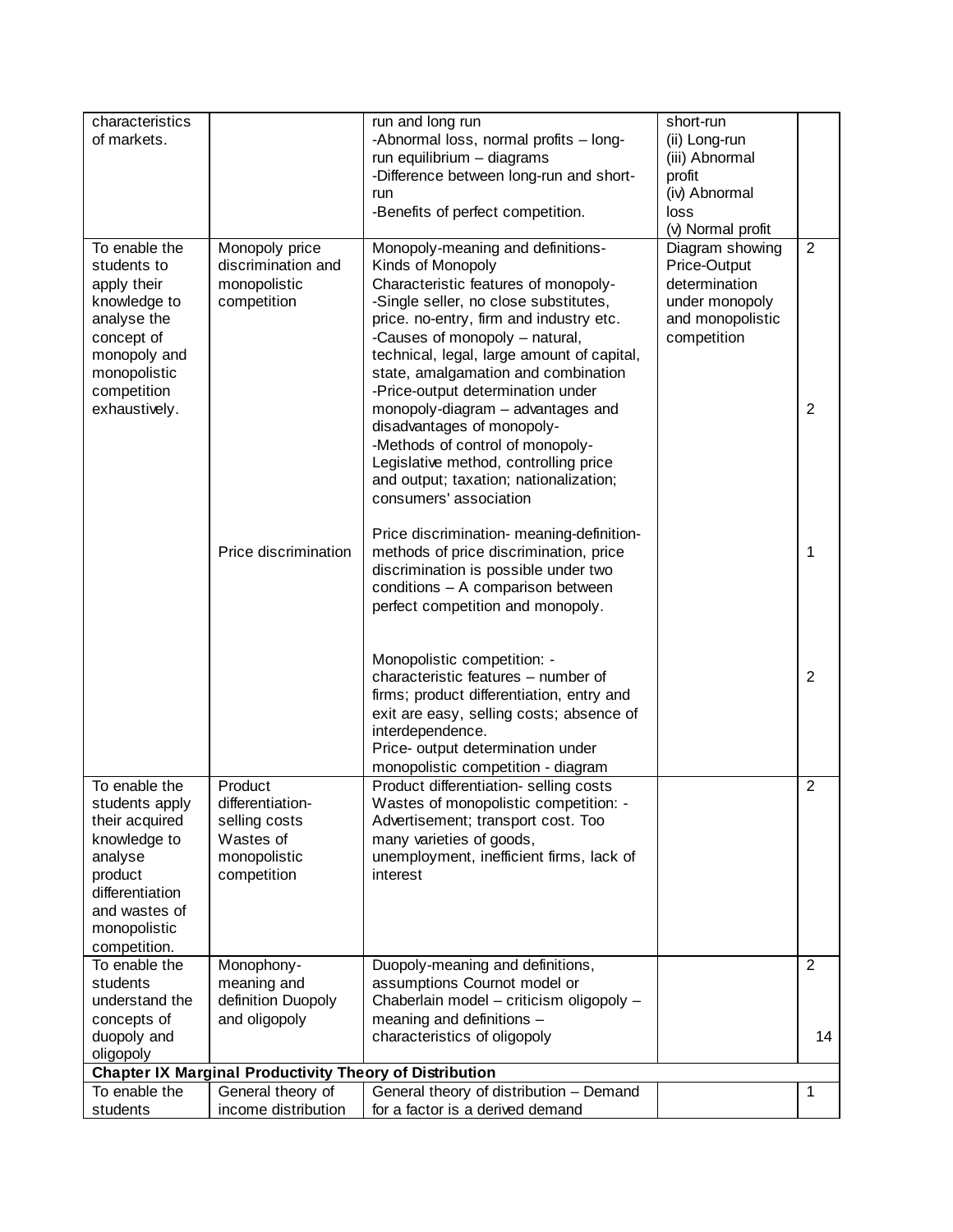| understand the<br>theory of<br>income<br>distribution                                                                                        |                                                                                                            |                                                                                                                                                                                                                                                                                                             |                                                                                                                                                                                           |                     |
|----------------------------------------------------------------------------------------------------------------------------------------------|------------------------------------------------------------------------------------------------------------|-------------------------------------------------------------------------------------------------------------------------------------------------------------------------------------------------------------------------------------------------------------------------------------------------------------|-------------------------------------------------------------------------------------------------------------------------------------------------------------------------------------------|---------------------|
| To enable the<br>students know<br>about MRP,<br>MPP and VMP                                                                                  | Marginal physical<br>productivity<br>Marginal revenue<br>productivity<br>Value of marginal<br>productivity | Physical productivity - marginal<br>physical productivity; marginal revenue<br>productivity; - Value of marginal<br>productivity.                                                                                                                                                                           | Diagrams<br>showing the<br>relationship<br>between MPP,<br>MRP, VMP, and<br>MRP, ARP and<br><b>MRP</b><br>Diagram showing<br>the marginal<br>productivity<br>theory of Factor<br>pricing. | $\overline{2}$      |
| To enable the<br>students apply<br>their acquired<br>knowledge to<br>analyse the<br>marginal<br>productivity<br>theory of factor<br>pricing. | The marginal<br>productivity theory<br>of factor pricing and<br>its criticism.                             | Marginal productivity theory of factor<br>pricing and its criticism-<br>a) Homogeneity of factors of production<br>b) Existence of perfect competition<br>c) Long-run<br>d) Perfect mobility of factors<br>e) Constant returns                                                                              |                                                                                                                                                                                           | 1                   |
| To enable the<br>students apply<br>their knowledge<br>to further<br>analyse the<br>other theories<br>of distribution.                        | Theories of<br>distribution                                                                                | Theory of Rent:<br>Ricardian theory of rent<br>-Quasi rent; Modern Theory of Rent<br>Theory of wages: -<br>Wage determination diagram<br>-Real wages and money wages<br>-Role of trade unions<br>-Collective bargaining and negotiations<br>Theories of profit - Gross profit, net                          |                                                                                                                                                                                           | $\overline{2}$<br>1 |
|                                                                                                                                              |                                                                                                            | profit, normal and supernormal profit,<br>windfall profit, monopoly profit,<br>differential ability and profits, profits and<br>innovations; risk-taking and bearing<br>uncertainty.<br>Theories of interest: - A passing<br>reference to be made about classical<br>and Marxian theories of interest; Neo- |                                                                                                                                                                                           | 1<br>2              |
|                                                                                                                                              |                                                                                                            | classical loanable funds theory of<br>interest.<br>Keynesian Theory of Interest and<br>Modern<br>Theory of Interest.                                                                                                                                                                                        |                                                                                                                                                                                           |                     |
|                                                                                                                                              | <b>Chapter X Simple Theory of Income Determination</b>                                                     |                                                                                                                                                                                                                                                                                                             |                                                                                                                                                                                           |                     |
| To enable the                                                                                                                                | The theory of                                                                                              | Classical theory of full employment-                                                                                                                                                                                                                                                                        | Diagrams                                                                                                                                                                                  | 1                   |
| students know<br>the theory of                                                                                                               | income<br>determination                                                                                    | Say's<br>Law of Market - its' critism.                                                                                                                                                                                                                                                                      | showing<br>i) Consumption                                                                                                                                                                 |                     |
| income                                                                                                                                       |                                                                                                            | Aggregate Demand-                                                                                                                                                                                                                                                                                           | and saving Curve                                                                                                                                                                          |                     |
| determination                                                                                                                                |                                                                                                            | Three components of aggregate                                                                                                                                                                                                                                                                               | and Break Even                                                                                                                                                                            | 1                   |
|                                                                                                                                              |                                                                                                            | demand-                                                                                                                                                                                                                                                                                                     | point.                                                                                                                                                                                    |                     |
|                                                                                                                                              |                                                                                                            | i) Consumption expenditure,                                                                                                                                                                                                                                                                                 | ii) Investment                                                                                                                                                                            |                     |
|                                                                                                                                              |                                                                                                            | ii) Investment expenditure                                                                                                                                                                                                                                                                                  | Curve                                                                                                                                                                                     |                     |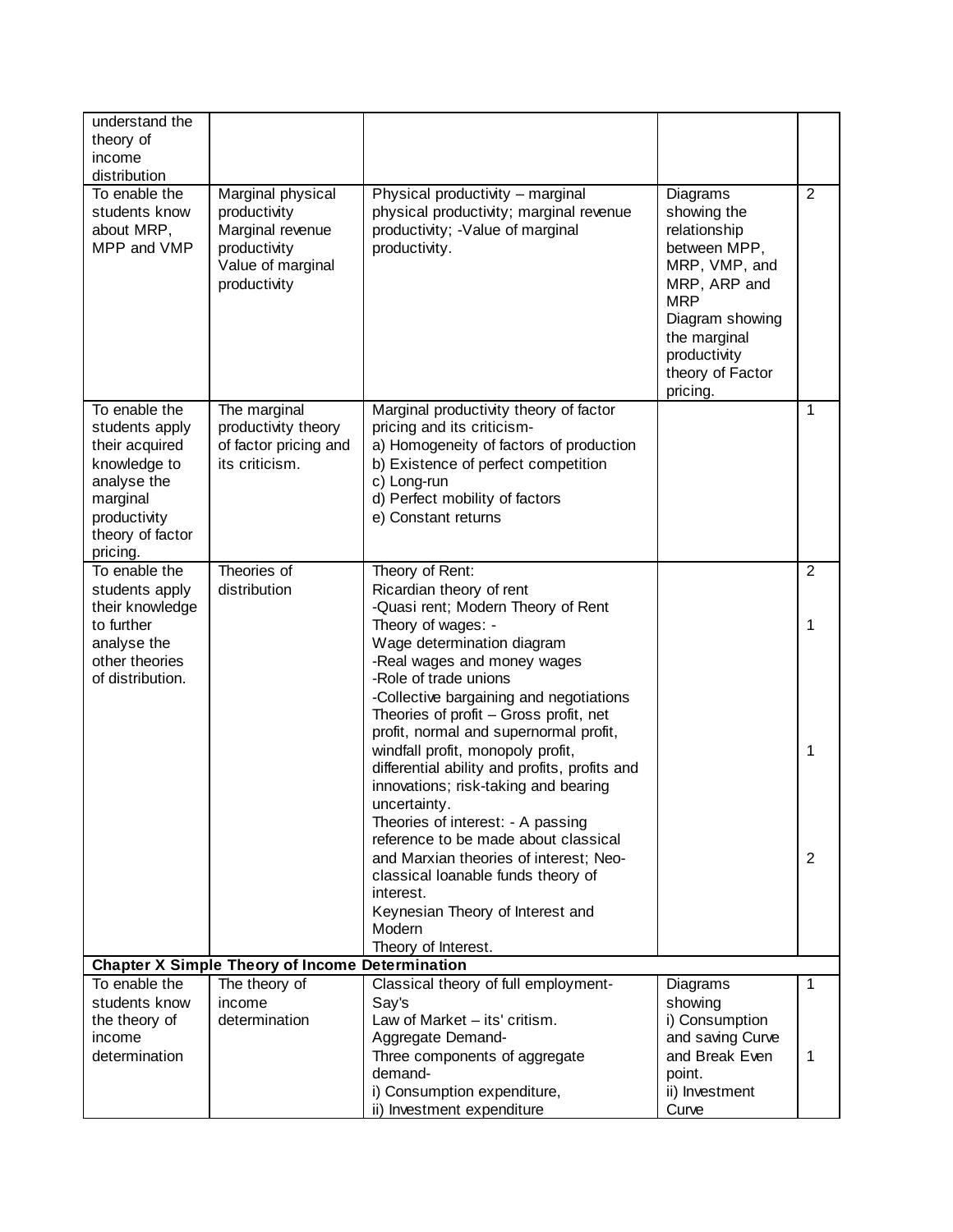|                                                                                                                                                    |                                                                                                                         | iii) Govt.'s expenditure                                                                                                                                                                                                                                                                                                                                                                                                                                                                                                                                                                 | iii) Aggregate<br>demand and<br>aggregate supply<br>iv) Shifts in<br>agg.dem.<br>v) Savings and<br>Investments<br>vi) Shifts in<br>saving and<br>Investments.                                                                                                                    |                |
|----------------------------------------------------------------------------------------------------------------------------------------------------|-------------------------------------------------------------------------------------------------------------------------|------------------------------------------------------------------------------------------------------------------------------------------------------------------------------------------------------------------------------------------------------------------------------------------------------------------------------------------------------------------------------------------------------------------------------------------------------------------------------------------------------------------------------------------------------------------------------------------|----------------------------------------------------------------------------------------------------------------------------------------------------------------------------------------------------------------------------------------------------------------------------------|----------------|
| To encourage<br>the students<br>apply their<br>knowledge of<br>income<br>determination-<br>to develop<br>skills of<br>students to<br>draw diagrams | Aggregate demand<br>and aggregate<br>supply,<br>consumption<br>function,<br>investment<br>function, Govt.'s<br>Spending | Aggregate supply:-<br>Meaning and definition<br>Consumption function:-<br>-MPC, MPS, consumption and saving<br>curves-diagram<br>- Slope of consumption function - APC,<br><b>APS</b><br>-Determination of consumption other<br>than income.<br>Investment Function:-<br>Decision to invest - demand for money-<br>investment curve<br>Govt's Spending:-<br>Effective demand,<br>employment and income<br>-Equilibrium level of income and output<br>-Aggregate demand and aggregate<br>demand and aggregate supply diagram<br>-Equilibrium level of<br>-Employment and output - diagram | Diagrams<br>showing<br>i) Consumption<br>and saving Curve<br>and Break Even<br>point<br>ii) Investment<br>Curve<br>iii)Aggregate<br>demand and<br>aggregate supply<br>iv) Shifts in<br>agg.dem,<br>v) Savings and<br>Investments<br>vi)Shifts in saving<br>and Investments       | 3<br>1<br>2    |
| To encourage<br>the students<br>develop their<br>understanding<br>to analyse the<br>shifts in<br>aggregate<br>demand                               | Shifts in aggregate<br>demand.                                                                                          | Shifts in aggregate demand-diagram-<br>savings and investment - diagram                                                                                                                                                                                                                                                                                                                                                                                                                                                                                                                  | Diagrams<br>showing<br>i) Consumption<br>and saving Curve<br>and Break Even<br>point<br>ii) Investment<br>Curve<br>iii) Aggregate<br>demand and<br>aggregate supply<br>iv) Shifts in agg.<br>dem.<br>v) Savings and<br>Investments<br>vi) Shifts in<br>saving and<br>Investments | $\overline{2}$ |
| To develop the<br>understanding<br>of students to<br>apply their skill                                                                             | Multiplier and<br>accelerator<br>Interaction of<br>multiplier and                                                       | Multiplier - meaning and definition -<br>value of multiplier - significance and<br>kinds of multiplier - significance and<br>kinds of multiplier - paradox of thrift -                                                                                                                                                                                                                                                                                                                                                                                                                   |                                                                                                                                                                                                                                                                                  | $\overline{2}$ |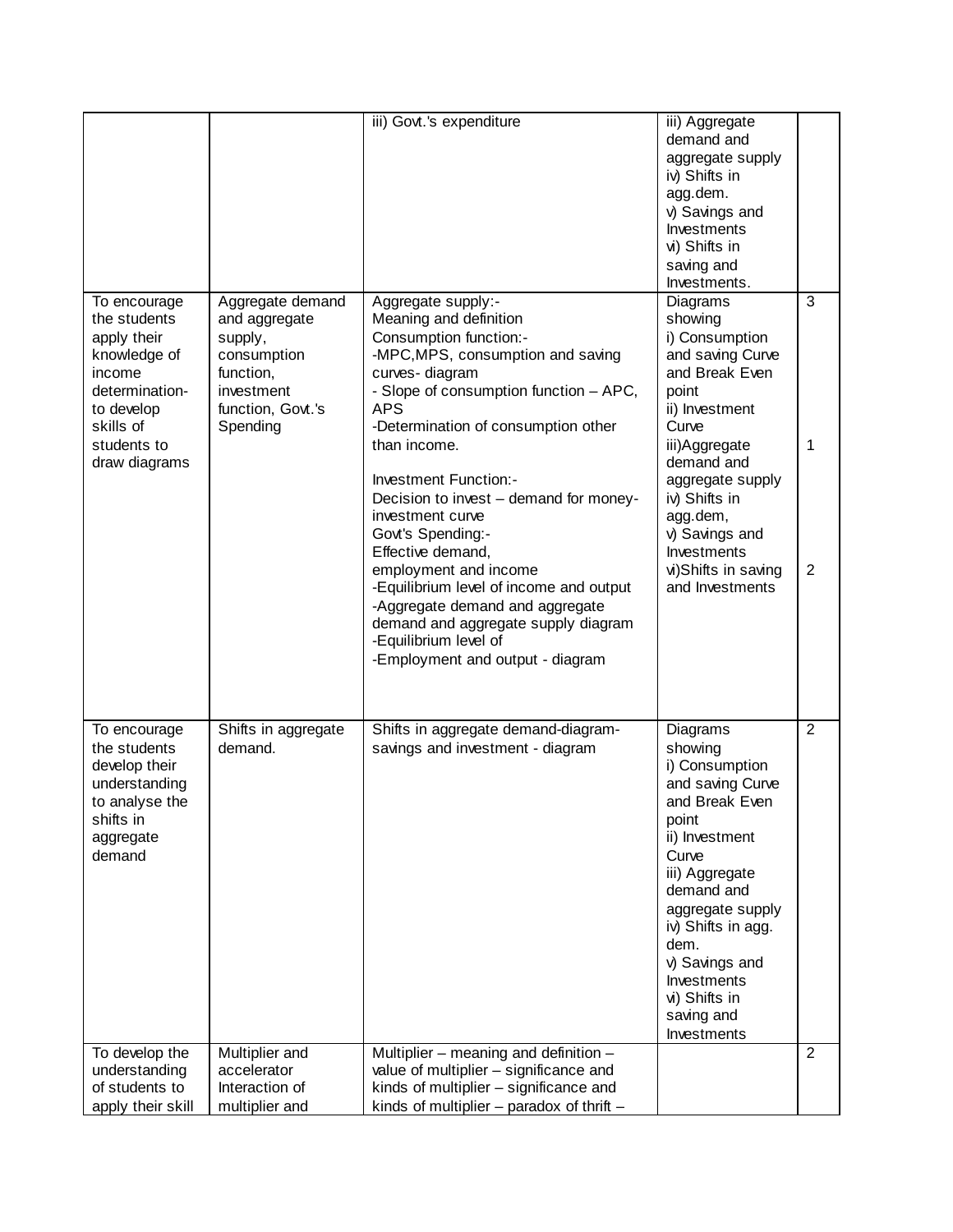| to interpret the                  | accelerator        | unemployment                                       |              |                |
|-----------------------------------|--------------------|----------------------------------------------------|--------------|----------------|
| importance of                     |                    | Accelerator: - meaning and definition -            |              |                |
| multiplies and                    |                    | significance of accelerator.                       |              | $\overline{2}$ |
| accelerator                       |                    | Interaction of multiplier and accelerator          |              |                |
| <b>Chapter XI Monetary Policy</b> |                    |                                                    |              |                |
| To enable the<br>students know    | Money              | Definitions of money                               |              | 1              |
| the term                          |                    |                                                    |              |                |
| 'money'.                          |                    |                                                    |              |                |
| To enable the                     | Functions of       | Functions of money:                                |              | $\overline{2}$ |
| students                          | money, money       | A store of value                                   |              |                |
| develop deep                      | supply             | A medium of exchange                               |              |                |
| understanding                     |                    | A measure of value                                 |              |                |
| about the                         |                    | Importance of money and role of money              |              |                |
| concepts,                         |                    | in economic development                            |              |                |
| functions of                      |                    | Money supply - meaning                             |              |                |
| money                             |                    | M1, M2, M3, M4                                     |              |                |
|                                   |                    | Five sources which contribute to the               |              |                |
|                                   |                    | aggregate monetary resources - No                  |              |                |
|                                   |                    | money concept- Credit cards etc. -                 |              |                |
|                                   |                    | Reserve money - Currency with the                  |              |                |
|                                   |                    | public                                             |              |                |
| To encourage                      | Monetary policy    | Monetary policy - meaning - objectives             | Diagrams     | 6              |
| the students                      |                    | of monetary policy:-                               | showing the  |                |
| apply the                         |                    | -Stability of prices                               | monetary     |                |
| acquired                          |                    | -Full employment                                   | transmission |                |
| knowledge to                      |                    | -Economic growth                                   | mechanism    |                |
| understand the                    |                    | instruments to achieve the monetary                |              |                |
| monetary                          |                    | objectives                                         |              |                |
| policy.                           |                    | - Monetary transmission mechanism                  |              |                |
|                                   |                    | diagram<br>-Cheap money and dear money policies    |              |                |
|                                   |                    | -Monetary policy in action the equation            |              |                |
|                                   |                    | of exchange                                        |              |                |
| To enable the                     | Inflation and      | Inflation - meaning and definitions.               |              | $\overline{4}$ |
| students apply                    | Deflation          | Kinds of inflation: walking, creeping,             |              |                |
| their knowledge                   |                    | crawling, running, galloping, cost push,           |              |                |
| to understand                     |                    | demand pull inflation                              |              |                |
| the concepts of                   |                    |                                                    |              |                |
| Inflation and                     |                    | Causes of inflation deficit budgeting,             |              |                |
| deflation.                        |                    | increase in population, increase in                |              |                |
|                                   |                    | wages                                              |              |                |
|                                   |                    | Measures to control inflation: dear                |              |                |
|                                   |                    | money policy, credit control,                      |              |                |
|                                   |                    | Price control,                                     |              |                |
|                                   |                    | Deflation - meaning, definitions                   |              |                |
| <b>Chapter XII Fiscal Policy</b>  |                    |                                                    |              |                |
| To enable the                     | The concept of     | Public finance- meaning- the subject               |              | 1              |
| students know                     | public finance and | matter of public finance.                          |              |                |
| the concepts of                   | its' importance,   | The role of Police States and welfare              |              |                |
| public finance                    | taxes              | states                                             |              |                |
| and its                           |                    | Public expenditure, public revenue and             |              |                |
| importance.                       |                    | public debt.<br>-Taxes - meaning and definition of |              | 2              |
|                                   |                    | taxes                                              |              |                |
|                                   |                    |                                                    |              |                |